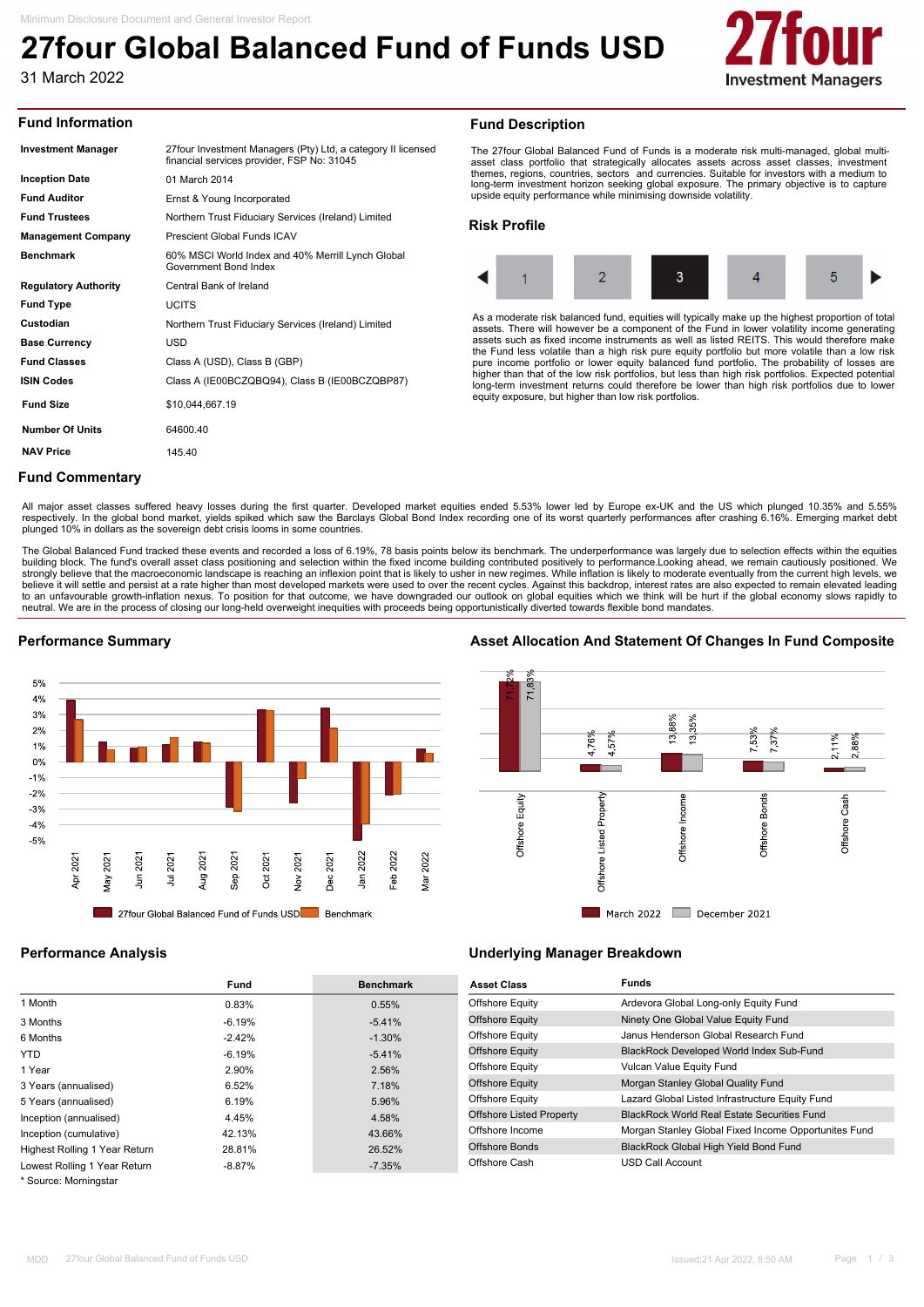### **Performance Summary**

|            | 2014                     | 2015      | 2016     | 2017     | 2018     | 2019     | 2020      | 2021      | 2022                     |
|------------|--------------------------|-----------|----------|----------|----------|----------|-----------|-----------|--------------------------|
| Jan        | $\overline{\phantom{a}}$ | $-1.17%$  | $-4.29%$ | 1.45%    | 2.33%    | 5.72%    | 0.46%     | $-1.39%$  | $-4.97%$                 |
| Feb        | $\overline{\phantom{a}}$ | 4.44%     | 0.63%    | 2.38%    | $-2.86%$ | 1.98%    | $-5.70%$  | 2.30%     | $-2.10%$                 |
| Mar        | $-1.08%$                 | $-1.13%$  | 4.77%    | 0.28%    | $-0.61%$ | 1.35%    | $-11.53%$ | 2.61%     | 0.83%                    |
| Apr        | 0.20%                    | 1.72%     | 0.59%    | 1.11%    | 1.05%    | 1.41%    | 6.56%     | 3.89%     | $\overline{\phantom{a}}$ |
| May        | 1.87%                    | $-0.09%$  | 0.20%    | 1.65%    | 0.43%    | $-2.30%$ | 2.91%     | 1.23%     | ٠                        |
| Jun        | 0.68%                    | $-2.26%$  | $-0.39%$ | 0.27%    | 0.69%    | 3.52%    | 1.08%     | 0.87%     | ٠                        |
| Jul        | $-0.29%$                 | 1.06%     | 2.96%    | 0.99%    | 1.28%    | 1.13%    | 3.29%     | 1.07%     | ٠                        |
| Aug        | 0.48%                    | -4.47%    | $-0.38%$ | $0.00\%$ | 0.67%    | $-0.40%$ | 2.87%     | 1.25%     | ۰                        |
| Sep        | $-2.21%$                 | $-2.69%$  | $0.00\%$ | 0.54%    | $-0.17%$ | 0.72%    | $-2.32%$  | $-2.87%$  |                          |
| Oct        | $-0.20%$                 | 5.42%     | $-2.50%$ | 0.44%    | -4.19%   | 1.44%    | $-1.58%$  | 3.29%     | ٠                        |
| Nov        | 2.36%                    | $-1.07\%$ | 0.49%    | 1.68%    | 1.05%    | 1.34%    | 6.52%     | $-2.60\%$ | ٠                        |
| <b>Dec</b> | $-1.44%$                 | $-1.67%$  | 1.37%    | 0.78%    | -4.59%   | 1.71%    | 3.17%     | 3.40%     | ٠                        |
| Year       | 0.29%                    | $-2.34%$  | 3.19%    | 12.19%   | $-5.09%$ | 18.89%   | 4.28%     | 13.55%    | $-6.19%$                 |

|                         | <b>Fund</b> | <b>Benchmark</b> |
|-------------------------|-------------|------------------|
| Volatility (annualised) | 9.32%       | 8.12%            |
| % Positive Months       | 65.98%      | 63.92%           |
| % Negative Months       | 34.02%      | 36.08%           |
| <b>Best Month</b>       | 6.56%       | 7.57%            |
| Worst Month             | $-11.53%$   | $-8.06%$         |
| Average Negative Months | $-2.35%$    | $-1.86%$         |
| Maximum Drawdown        | $-16.58%$   | $-12.31%$        |
| <b>Tracking Error</b>   | 2.53%       |                  |
| Sharpe Ratio            | $-0.20$     |                  |

**Risk Analysis Investment Terms**

| Annual Management Fee   | 1.35%    |
|-------------------------|----------|
| Minimum Investment Size | Class    |
| Annual Performance Fee  | $10\%$ a |

**Fees**

| Annual Management Fee   | 1.35%                                                               |
|-------------------------|---------------------------------------------------------------------|
| Minimum Investment Size | Class A (10 000 USD), Class B (7 000 GBP)                           |
| Annual Performance Fee  | 10% above benchmark over a rolling 3-year period<br>capped at 1.65% |

#### **Income Distribution**

No distribution

\* The Sharpe ratio is used to indicate the excess return the portfolio delivers over the risk free rate per unit of risk adopted by the fund and STeFI is used as risk-free rate.

#### **Disclaimer**

27four Global Balanced Fund of Funds is a sub-fund of the Prescient Global Funds ICAV, A Fund of Funds is a portfolio that invests in portfolios of collective investment schemes, an open-ended umbrella type investment company, with segregated liability between its sub-funds, authorised by the Central Bank of Ireland, as an undertaking for collective investment in transferable securities under the European Communities (UCITS) Regulation, 2011 as amended (the Regulations). It is managed by Prescient Fund Services (Ireland) Limited, 49 Upper Mount Street, Dublin 2, Ireland which is authorised by the Central Bank of Ireland, as a UCITS IV Management Company. 27four Investment Managers (Pty) Ltd, is the Investment Manager, responsible for managing the Fund's investments. Prescient Global Funds ICAV full prospectus, and the KIID is available free of charge from the Manager, the Investment Manager. This is neither an offer to sell, nor a solicitation to buy any securities in any fund managed by us. Any offering is made only pursuant to the relevant offering document, together with the current financial statements of the relevant fund, and the relevant subscription application forms, all of which must be read in their entirety together with the Prospectus, Supplements and the KIID. No offer to purchase securities will be made or accepted prior to receipt by the offeree of these documents, and the completion of all appropriate documentation. Past performance of a fund is no guarantee as to its performance in the future. Changes in exchange rates may have an adverse effect on the value, price or income of the product. Independent<br>Financial advice, should be sought as not all investments are suitable for all investors.<br>Collective Investment Schemes (CIS) are generally m The value of participatory interests may go down as well as up and past performance is not necessarily a guide to the future. Fluctuations or movements in exchange rates may cause the value of underlying investments to go up or down. The fund is traded at ruling forward. The fund price is calculated on a net asset value basis, which is the total value of all assets in the portfolio including any income and expense accruals. Trail commission and incentives may be paid and are for the account of the Investment Manager. Performance figures quoted are from Morningstar® and are shown net of fees. Performance figures for periods longer than 12 months are annualized.

Collective Investment Schemes in Securities (CIS) should be considered as medium to long-term investments. The value may go up as well as down and past performance is not necessarily a guide to future performance. CIS's are traded at the ruling price and can engage in scrip lending and borrowing. The collective investment scheme may borrow up to 10% of the market value of the portfolio to bridge insufficient liquidity. A schedule of fees, charges and maximum commissions is available on request from the Investment Manager. There is no guarantee in respect of capital or returns in a portfolio. A CIS may be closed to new investors in order for it to be managed more efficiently in accordance with its mandate. CIS prices are calculated on a net asset basis, which is the total value of all the assets in the portfolio including any income accruals and less any permissible deductions (brokerage, STT, VAT, auditor's fees, bank charges, trustee and custodian fees and the annual management fee) from the portfolio divided by the number of<br>participatory interests (units) in issue. Forward pricing is used. The Fund's Total Expense<br>Ratio (TER) reflects the percentage o that was incurred as charges, levies and fees related to the management of the portfolio. A higher TER does not necessarily imply a poor return, nor does a low TER imply a good return. The current TER cannot be regarded as an indication of future TER's. During the phase in period TER's do not include information gathered over a full year.

which levy their own charges, which could result in a higher fee structure for these portfolios. Where a current yield has been included for Funds that derive its income primarily from interest bearing income, the yield is a weighted average yield of all underlying interest bearing instruments as at the last day of the month. This yield is subject to change as market rates and underlying investments change.

The Investment Manager retains full legal responsibility for any third-party-named portfolio. Where foreign securities are included in a portfolio there may be potential constraints on liquidity and the repatriation of funds, macroeconomic risks, political risks, foreign exchange risks, tax risks, settlement risks; and potential limitations on the availability of market information. The investor acknowledges the inherent risk associated with the selected investments and that there are no guarantees. Please note that all documents, notifications of deposit, investment, redemption and switch applications must be received by Prescient by or before 13:00 (SA), to be transacted at the net asset value price for that day. Where all required documentation is not received before the stated cut off time Prescient shall not be obliged to transact at the net asset value price as agreed to. Funds are priced at either 3pm or 5pm depending on the nature of the Fund. Prices are published daily and are available on the Prescient website.

Performance has been calculated using net NAV to NAV numbers with income reinvested. The performance for each period shown reflects the return for investors who have been fully invested for that period. Individual investor performance may differ as a result of initial fees, the actual investment date, the date of reinvestments and dividend withholding tax. Full performance calculations are available from the Investment Manager on request.

Transaction Costs(TC) is the percentage of the value of the Fund incurred as costs relating to the buying and selling of the Fund's underlying assets. Transaction costs are a necessary cost in administering the Fund and impacts Fund returns. It should not be considered in isolation as returns may be impacted by many other factors over time including market returns, the type of Fund, investment decisions of the Investment Manager and the TER.

For any additional information such as fund prices, brochures and application forms please go to www.27four.com.

This document is for information purposes only and does not constitute or form part of any<br>offer to issue or sell or any solicitation of any offer to subscribe for or purchase any<br>particular investments. Opinions expressed notice at any time after publication. We therefore disclaim any liability for any loss, liability, damage (whether direct or consequential) or expense of any nature whatsoever which may be suffered as a result of or which may be attributable directly or indirectly to the use of or reliance upon the information.